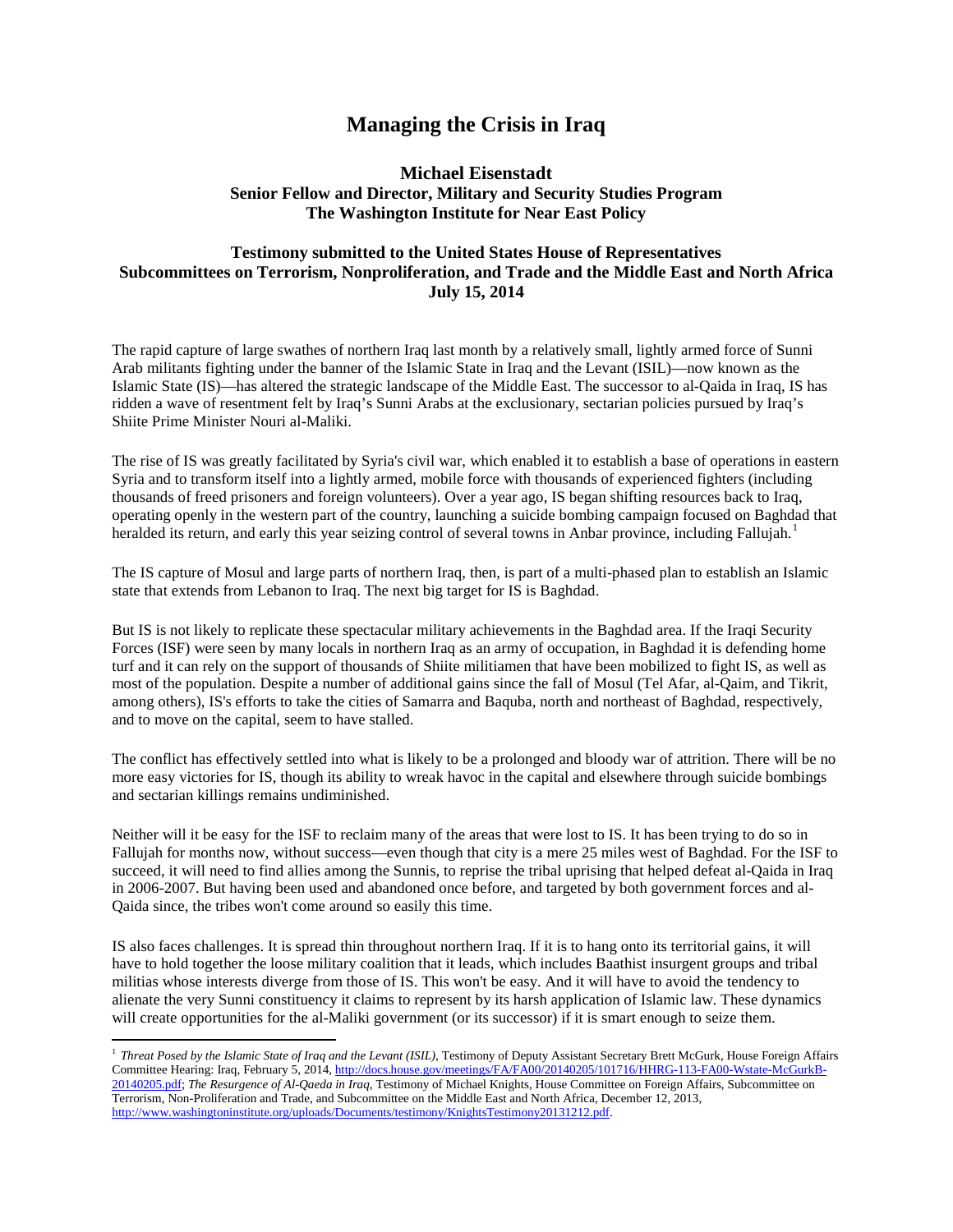Given how much blood and treasure the United States has already invested in Iraq (nearly 4,500 killed, more than 30,000 wounded, and well over \$1 trillion spent), why should Americans care about what is going on there now? Simply because, 'if you do not visit the Middle East, it will visit you.' The U.S. experience in the region since its forces withdrew from Iraq in 2011 shows that the United States needs to shape and influence developments in the region—to the degree it is able to do so—as vital U.S. security interests are affected by what happens there.

What are these interests? They are: 1) containing terrorist threats; 2) oil; 3) nonproliferation, and; 4) preventing the emergence of a regional hegemon.

**Containing terrorist threats**: civil wars in Iraq (2006-2007, 2014-present) and Syria (2011-present) have been major catalysts for the sectarian polarization of the region and the radicalization of Muslims worldwide, through the formulation and export of radical Islamic doctrines and the mobilization of fighters from around the world to participate in these conflicts. The Syrian civil war in particular has attracted thousands of foreign fighters who will almost certainly wreak havoc when they return home. And Iraq is now the place where all these developments converge, as the seat of a radical Islamic 'caliphate' that is likely to become a springboard for aggression against Jordan and Saudi Arabia and for terrorist attacks around the world.

**Oil**: despite the fact that Persian Gulf oil accounts for less than 30% of U.S. petroleum imports, and that imported oil accounts for only 40% of total U.S. petroleum consumption (a proportion that is likely to decline further due to the U.S. shale oil revolution), Middle Eastern oil—which accounts for about half of the world's oil and gas reserves—is still critical to the world economy. Iraq, moreover, was until recently expected to account for 45% of all future growth in world oil supplies. Thus, Iraqi oil in particular and Middle Eastern oil in general, are still critical to the health of the U.S. and world economies, though renewed conflict means that Iraqi oil is unlikely to meet previous growth projections.<sup>[2](#page-1-0)</sup>

**Nonproliferation**: while the Middle East has seen a number of positive proliferation trends in recent years with the dismantling or destruction of the known weapons of mass destruction (WMD) programs of Iraq, Libya, and Syria, developments in the region will very much influence the future of the global nuclear nonproliferation regime. Even if Iran accepts long-term caps on its nuclear program, its status as a nuclear threshold state could be sufficient to spur a nuclear cascade in an unstable region wracked by political violence and terrorism. (The crisis prompted by Syria's use of chemical weapons and concerns that this stockpile could fall into the hands of terrorists have demonstrated the dangers posed by WMD in a region convulsed by unrest.) Yet, IS's recent successes could make Iran even less amenable to accepting constraints on its nuclear program.

**Preventing a regional hegemon**: the U.S. tilted toward Iraq during the latter's war with Iran in the 1980s and it went to war with Iraq in 1991, to prevent either Iraq or Iran from becoming a regional hegemon and dominating the world's oil supply. Preventing the emergence of a regional hegemon remains a vital U.S. interest, yet the administration's policies in Syria and Iraq have contributed to the consolidation of a pro-Iranian bloc (the so-called 'axis of resistance') that stretches from the Levant to the Gulf, and that has been a primary driver of sectarian polarization and instability in the region. By dint of geography, Iraq is a land bridge that can facilitate or hinder Iran's efforts to project influence in the Levant; accordingly, preventing the full integration of Iraq into the 'axis of resistance' remains a vital U.S. interest. This will take an active effort on the part of the United States. One thing that Washington should have learned from the experience of recent years, is that contrary to the conventional wisdom popular in some circles, Iranian influence in Iraq and the region is *not* 'self-limiting,' and must be actively countered. [3](#page-1-1)

Thus, Iraq has the potential to have a major impact on U.S. security interest in the Middle East in the coming years. Given these realities, the United States should respond to the threats posed to these interests by recent events in Iraq by pursuing several objectives:

 $\overline{\phantom{a}}$ 

<span id="page-1-0"></span><sup>2</sup> Meghan L.O'Sullivan, "Future of Oil Hangs on Iraqi Politics," *Bloomberg View*, July 9, 2014[, http://www.bloombergview.com/articles/2014-](http://www.bloombergview.com/articles/2014-07-09/future-of-oil-hangs-on-iraqi-politics) [07-09/future-of-oil-hangs-on-iraqi-politics.](http://www.bloombergview.com/articles/2014-07-09/future-of-oil-hangs-on-iraqi-politics) [3](http://www.bloombergview.com/articles/2014-07-09/future-of-oil-hangs-on-iraqi-politics) Vali Nasr, "Why Contain Iran When Its Own Aims Will Do Just That?" *Bloomberg View*, October 31, 2011,

<span id="page-1-1"></span>[http://www.bloombergview.com/articles/2011-10-31/why-contain-iran-when-its-own-aims-will-do-just-that-vali-nasr.](http://www.bloombergview.com/articles/2011-10-31/why-contain-iran-when-its-own-aims-will-do-just-that-vali-nasr)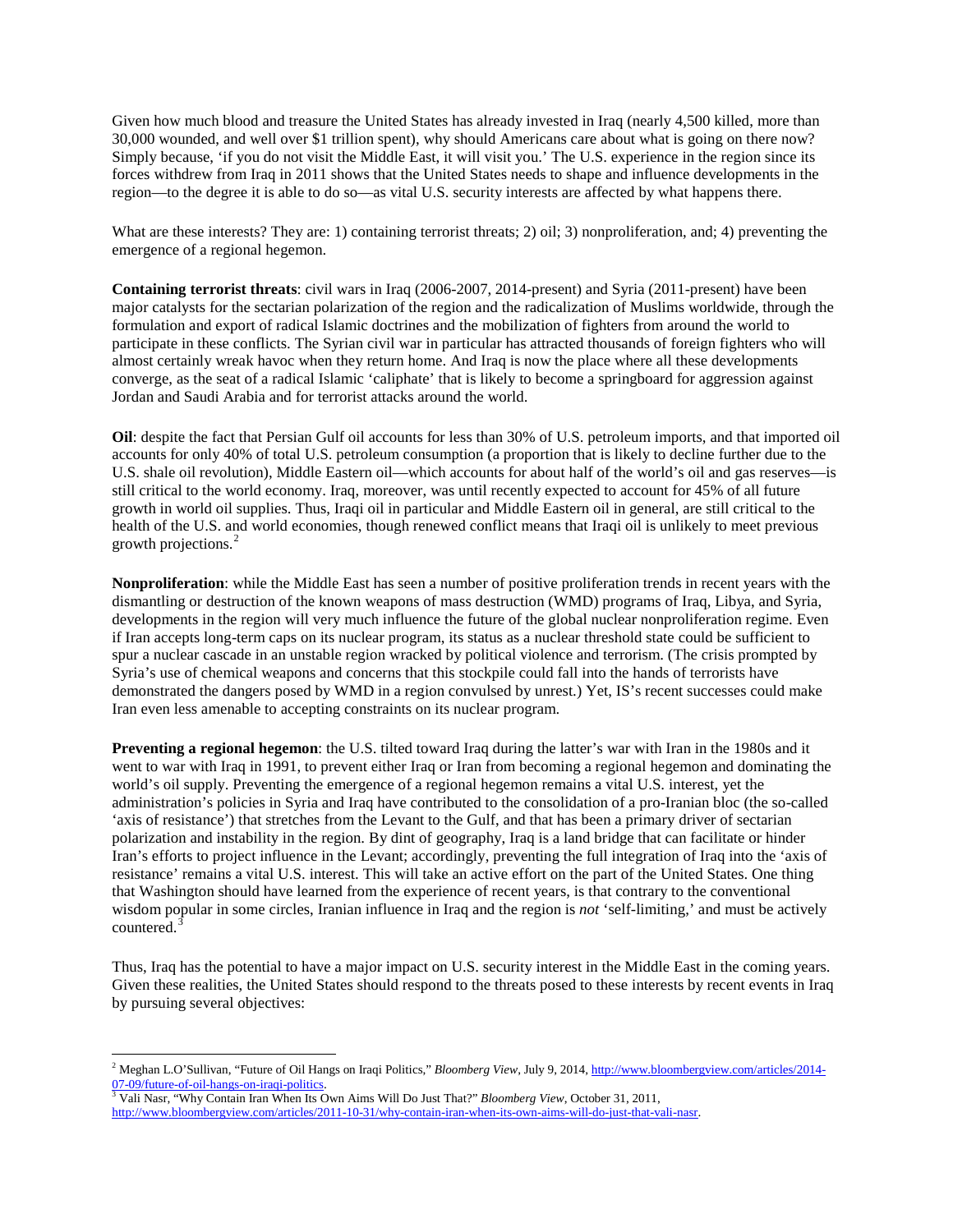- Contain, then roll-back IS—though this will not be easy and will take time;
- Limit Iranian influence wherever possible, while cooperating with Tehran when it serves U.S. interests;
- Press Prime Minister Maliki (or his successor) to accept a cross-sectarian power sharing formula to reduce instability, and;
- Pursue indirect approaches to containing IS and undermining the 'axis of resistance' via Syria.

Given the lack of popular support in the United States for military intervention in the Middle East,<sup>[4](#page-2-0)</sup> and the seemingly intractable nature of the problems that the United States faces in the region—which can perhaps be managed, but not solved (at least not anytime soon)—this translates to a policy consisting of the following elements:

**Don't over-react and don't intervene—at least not yet.** By all appearances, ISF and the sectarian militias fighting by its side have stabilized the battlefield and are keeping IS at bay—at least for now. The U.S. should continue quietly providing intelligence and advice to the ISF, and keep the forces it has recently deployed to the region to provide military options (including 300 military advisors to help the ISF, 500 personnel to secure the embassy and airport, reconnaissance and armed drones and Apache attack helicopters in Baghdad, and the Bataan Amphibious Ready Group in the Persian Gulf).

But the United States should not intervene militarily in this nascent civil war—at least not yet. As long as Nouri al-Maliki continues with his past policies, force should be used only if the U.S. embassy in Baghdad is threatened by IS and its allies. The last thing the U.S. needs is to become an active participant in this fight. Extremists often rely on their enemies overreacting. Direct U.S. intervention in the fighting in the mixed areas in Baghdad, Diyala, Babil, and Salah al-Din provinces could be a recruiting windfall for IS overseas. Don't grant it this favor.

And while the U.S. should expedite the delivery of Hellfire missiles, it should slow-roll the delivery of large, advanced systems, such as Apache helicopters and F-16 fighters (which Iraq currently lacks the pilots to fly anyhow) to signal that more significant support will come only if the Prime Minister takes a different political tack toward the Sunni Arabs and Kurds, whom he has gratuitously antagonized time and again—most recently in the past week. [5](#page-2-1)

Thus, the U.S. should allow Prime Minister Maliki to twist in the wind as long as he is not willing to work to achieve a cross-sectarian coalition government, while quietly pushing for an alternative to him who would be willing to work on that basis. It should, however, hold out the prospect of expedited weapons deliveries, and even U.S. drone and air strikes against IS positions in Sunni-only areas in the north as an incentive.

The United States risks marginalizing itself by adopting such a policy of restraint, and for that reason, the United States should continue to provide intelligence and advice so as to not completely sever ties with the ISF, and to give the Iraqi government a taste of what it can expect in abundance if it were to change its ways. But it also maximizes U.S. leverage at this crucial time in the government formation process in order to achieve a political outcome that could pave the way for a truly effective military campaign against IS. At any rate, it is preferable to enabling a sectarian conflict and being seen as complicit in the barrel-bombing of towns like Falluja.

**Continue to press Prime Minister Maliki (or his successor) to ally with Sunnis opposed to IS, to reprise the coalition that defeated al-Qaida in Iraq in 2006-2007.** During this crisis, al-Maliki has shown that his instinctive response is to play the sectarian card, calling on Shiite militias to rally to the side of the ISF against IS. While that may yield short-term political dividends, in the long run it is a losing bet. The United States should therefore condition the expedited delivery of major weapons systems on his reviving a cross-sectarian strategy—but it should have no illusions that these efforts will succeed, or that al-Maliki will not abandon this strategy once he has achieved his goals (as he has done in the past). Because this strategy is unlikely to succeed, given Maliki's personal and political instincts, the U.S. should simultaneously explore other paths to defeating IS.

<span id="page-2-0"></span> $\overline{\phantom{a}}$ <sup>4</sup> Public Sees U.S. Power Declining as Support for Global Engagement Slips, *Pew Research Center*, December 3, 2013, <u>http://www.people-press.org/2013/12/03/public-sees-u-s-power-declining-as-support-for-global-engagement</u>

<span id="page-2-1"></span>Borzou Daragahi, "Iraq's Maliki blasts Kurds in hard-hitting speech," Financial Times, July 9, 2014, http://www.ft.com/cms/s/0/dc19[5](http://www.people-press.org/2013/12/03/public-sees-u-s-power-declining-as-support-for-global-engagement-slips/)3ac-[076d-11e4-81c6-00144feab7de.html#axzz37NxFn3GV.](http://www.ft.com/cms/s/0/dc1953ac-076d-11e4-81c6-00144feab7de.html#axzz37NxFn3GV)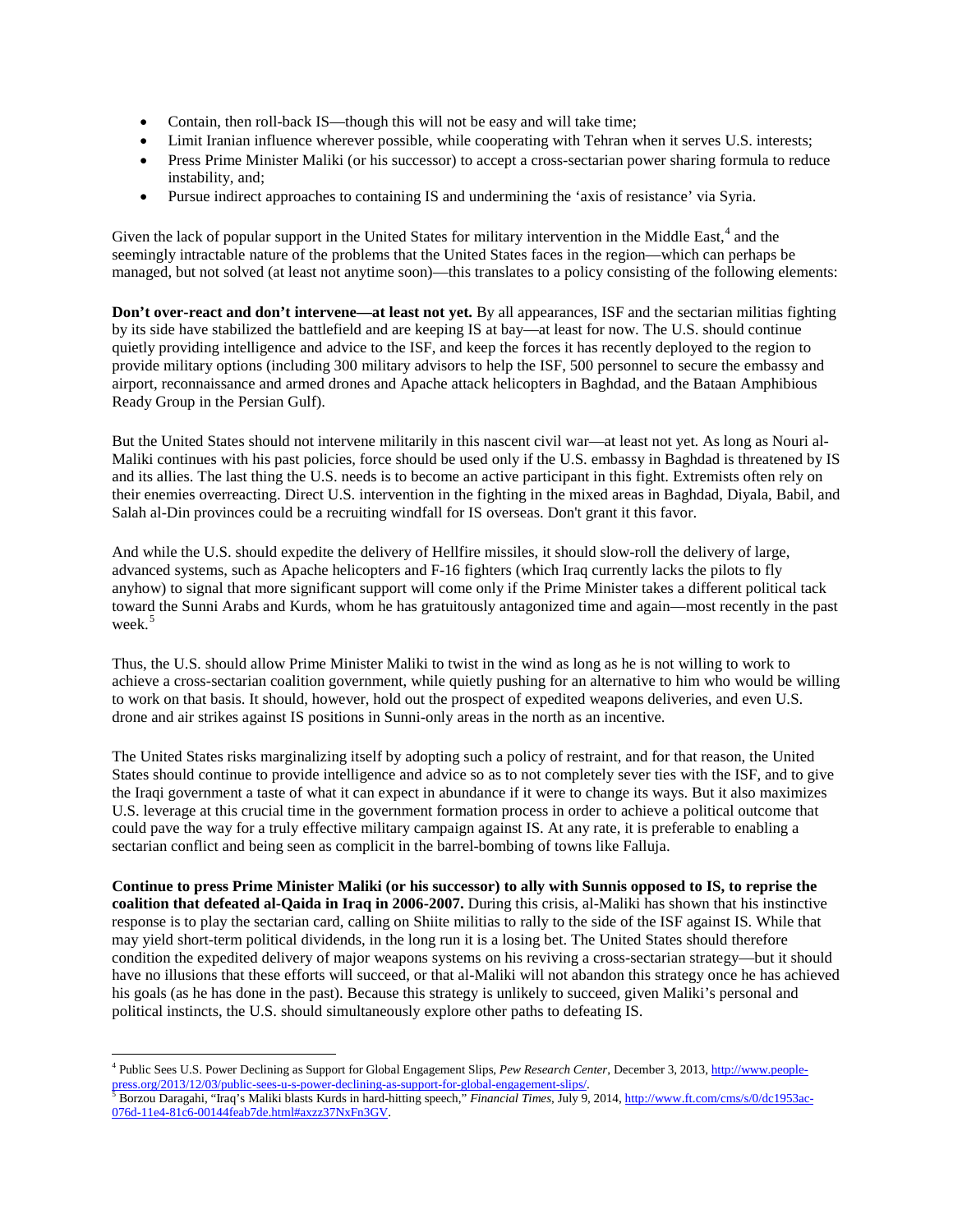IS has exploitable vulnerabilities that will likely become manifest in the coming weeks and months. Its recent rapid gains were the result of the collapse, rather than the military defeat of the ISF. (This was the very problem that complicated swift U.S. military victories in Afghanistan in 2001 and Iraq in 2003, and that made the occupation of these countries so difficult. As the U.S. learned in both cases, the hard part is what comes after victory when one hasn't defeated the enemy in detail.) As a result, many soldiers and police fled south to Baghdad or east to the KRG, and at least some of those who survived are likely to fight another day—if they are not arrested for desertion.<sup>[6](#page-3-0)</sup>

Moreover, the coalition IS leads is inherently unstable, with former Bathists, Naqshabandis, and tribal militias likely to eventually bridle against the rule of extreme Islamists who have relied heavily on foreigners for so much of their muscle. There are already signs of tension in the IS military coalition, with IS trying to marginalize its partners in some places (arresting former military officers and Bathists), and clashing with Naqshabandi elements in others. Furthermore, the degree of control it asserts in many areas is unclear. And while IS has been ruling with a light touch thus far, its aforementioned tendency to alienate the constituency it claims to represent is likely to eventually reassert itself, creating options in the future. Indeed, there are already signs that IS is reverting to form in this regard. $7$ 

IS may well have bitten off more than it can chew. In areas it has 'liberated,' reports abound of rampant unemployment and the collapse of services (water, electricity, and trash collection). And thanks to its rapid success, IS was transformed overnight from perhaps the richest terrorist group in the world, to one of the poorest (*de facto*) states in the world.<sup>[8](#page-3-2)</sup> Even if it is true that it purloined \$425 million from Mosul's Central Bank, that it earns \$1 million a day from oil smuggling in Iraq, and that it earns income from producing and selling oil in eastern Syria, it probably is not earning anywhere near enough to provide for the ten to fifteen percent of the country's population that it may now control. (By comparison, the Kurdistan Regional Government's budget has been perhaps \$12 billion a year, for a roughly comparable population.) This is likely to result in discontent with IS rule in areas that it controls.<sup>[9](#page-3-3)</sup>

**Stop the talk about working with Iran against IS.** Such talk only feeds speculation that Washington and Tehran are conspiring at the expense of the Sunnis, and that the United States believes that the way to fight Sunni jihadists is by allying with Shiite jihadists. This perception will only further complicate the already polarized and fraught situation in Iraq, and foster additional distrust toward the United States among its traditional (Sunni) Arab allies, at a time that it needs their help in finding a middle way in both Syria and Iraq.

The enemy of our enemy is not necessarily our friend. The United States and Iran have a common enemy in IS, but the interests of the two are not aligned. The United States wants to retain influence in Baghdad, and to create a broad-based government built on cross-sectarian alliances that include the Sunnis as full participants. Iran wants to eliminate U.S. influence in Iraq and ensure that any government formalizes Shiite primacy and Kurdish participation—so that the Kurds have a stake in a unified Iraq and do not seek independence (a move that could influence Iran's own Kurdish minority). But Iran's support for Maliki and his divisive policies have jeopardized these efforts.

Iran has not resolved this contradiction at the heart of its policy, and if it were to eventually decide that Maliki must go (its support for him is not unconditional—he was not its preferred candidate in 2010), there might be a basis to

<span id="page-3-0"></span>[http://www.buzzfeed.com/mikegiglio/fear-of-isis-drives-iraqi-soldiers-into-desertion-and-hiding;](http://www.buzzfeed.com/mikegiglio/fear-of-isis-drives-iraqi-soldiers-into-desertion-and-hiding) Yasir Abbas and Dan Trombly, "Inside the Collapse of the Iraqi Army's 2nd Division," *War on the Rocks*, July 1, 2014[, http://warontherocks.com/2014/07/inside-the-collapse-of-the-iraqi](http://warontherocks.com/2014/07/inside-the-collapse-of-the-iraqi-armys-2nd-division/)[armys-2nd-division/;](http://warontherocks.com/2014/07/inside-the-collapse-of-the-iraqi-armys-2nd-division/) Alexander Dziadosz, "Bruised Iraqi army leans on Shi'ite militias, volunteers," *Reuters*, July 10, 2014, [http://www.reuters.com/article/2014/07/10/us-iraq-security-volunteers-insight-idUSKBN0FF1HO20140710.](http://www.reuters.com/article/2014/07/10/us-iraq-security-volunteers-insight-idUSKBN0FF1HO20140710) <sup>7</sup> Matt Bradley and Bill Spindle, "Unlikely Allies Aid Militants in Iraq," *Wall Street Journal*, June 16, 2014,

<span id="page-3-1"></span>[http://online.wsj.com/articles/unlikely-1402962546;](http://online.wsj.com/articles/unlikely-1402962546) Hugh Naylor, "Signs of strain in militant ranks as ISIL alienates allies," *The National*, June 21, 2014[, http://www.thenational.ae/world/iraq/signs-of-strain-in-militant-ranks-as-isil-alienates-allies;](http://www.thenational.ae/world/iraq/signs-of-strain-in-militant-ranks-as-isil-alienates-allies) Maggie Fick, Ahmed Rasheed, et al, "Islamic State rounds up ex-Baathists to eliminate potential rivals in Iraq's Mosul," *Reuters*, July 8, 2014,

[http://www.dayan.org/sites/default/files/Ronen\\_Zeidel\\_How\\_ISIS\\_Controls\\_Occupied\\_Areas\\_In\\_Iraq\\_11072014.pdf.](http://www.dayan.org/sites/default/files/Ronen_Zeidel_How_ISIS_Controls_Occupied_Areas_In_Iraq_11072014.pdf) 8 Personal correspondence with Michael Knights, July 2014.

 $\overline{\phantom{a}}$ 

<sup>6</sup> Mike Giglio, "Fear Of ISIS Drives Iraqi Soldiers Into Desertion And Hiding," *BuzzFeed*, June 23, 2014,

[http://uk.reuters.com/article/2014/07/08/uk-iraq-islamic-state-mosul-idUKKBN0FD1AA20140708;](http://uk.reuters.com/article/2014/07/08/uk-iraq-islamic-state-mosul-idUKKBN0FD1AA20140708) Ronen Zeidel, *How ISIS Controls the Occupied Areas in Iraq*, Tel Aviv Notes, vol. 8, no. 13, July 11, 2014,

<span id="page-3-3"></span><span id="page-3-2"></span><sup>9</sup> "Inside Mosul: No Fuel, No Power in a City Under Siege," *Niqash*, June 18, 2014[, http://www.niqash.org/articles/?id=3466;](http://www.niqash.org/articles/?id=3466) Shalaw Mohammed, "Visiting Hawija, a Town Controlled by ISIS Extremists," June 27, 2014[, http://www.niqash.org/articles/?id=3478.](http://www.niqash.org/articles/?id=3478)